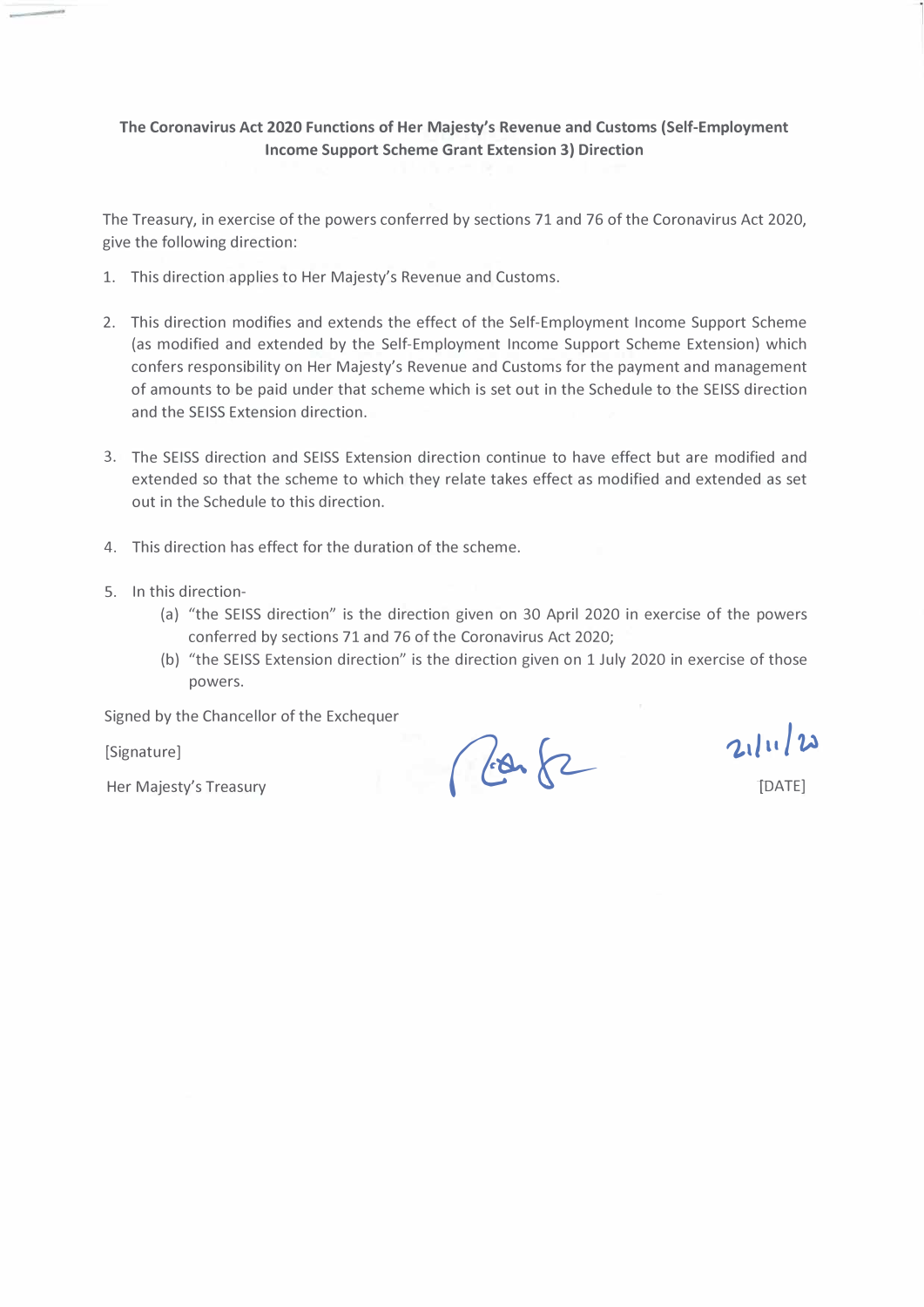# **SCHEDULE**

# **THE SELF-EMPLOYMENT INCOME SUPPORT SCHEME GRANT EXTENSION 3**

## *Introduction*

1. This Schedule modifies and extends the Self-Employment Income Support Scheme ("SEISS") (as modified and extended by the Self-Employment Income Support Scheme Extension) and is to be known as the Self-Employment Income Support Scheme Grant Extension 3 ("SEISS 3").

## *Purpose of scheme modification and extension*

2. The purpose of the modification and extension to SEISS is to provide for payments to be made to persons and relevant persons carrying on a trade the business activity or capacity of which, or demand for which, has been reduced, or cannot be carried on, due to the health, social and economic emergency in the United Kingdom resulting from coronavirus and coronavirus disease in the period beginning on 1 November 2020 and ending on 29 January 2021.

# *Application of SEISS and SEISS Extension*

3. SEISS 3 is a modification and extension of SEISS and accordingly all the provisions of SEISS and SEISS Extension apply to this extension as they apply in relation to SEISS and SEISS Extension and payments under SEISS and SEISS Extension.

#### *Claims*

4.1 A claim for a payment under SEISS 3 (a "SEISS 3 payment") must be made in accordance with paragraph 3 of SEISS on or before 29 January 2021.

4.2 Subject to paragraph 4.3, a claim may only be made for a SEISS 3 payment in respect of the period beginning on 1 November 2020 and ending on 29 January 2021 ("the qualifying period") in relation to a trade—

- (a) the business of which has suffered reduced activity, capacity or demand in that period from that which could reasonably have been expected but for the adverse effect on the business of coronavirus or coronavirus disease, and
- (b) which the claimant reasonably believes will suffer a significant reduction in trading profits for a relevant basis period from that which would otherwise have reasonably been expected as a result of that reduced activity, capacity or demand.

4.3 A claim cannot be made under paragraph 4.2 in relation to any reduced activity, capacity or demand caused solely because the person is required to self-isolate, or care for a person required to self-isolate, as a result of travelling to the United Kingdom.

4.4 On a claim by a relevant person, paragraphs 7 (profits condition) and 9 (relevant income for relevant reservists) of SEISS Extension apply in determining whether the person is a qualifying person for the purposes of the claim.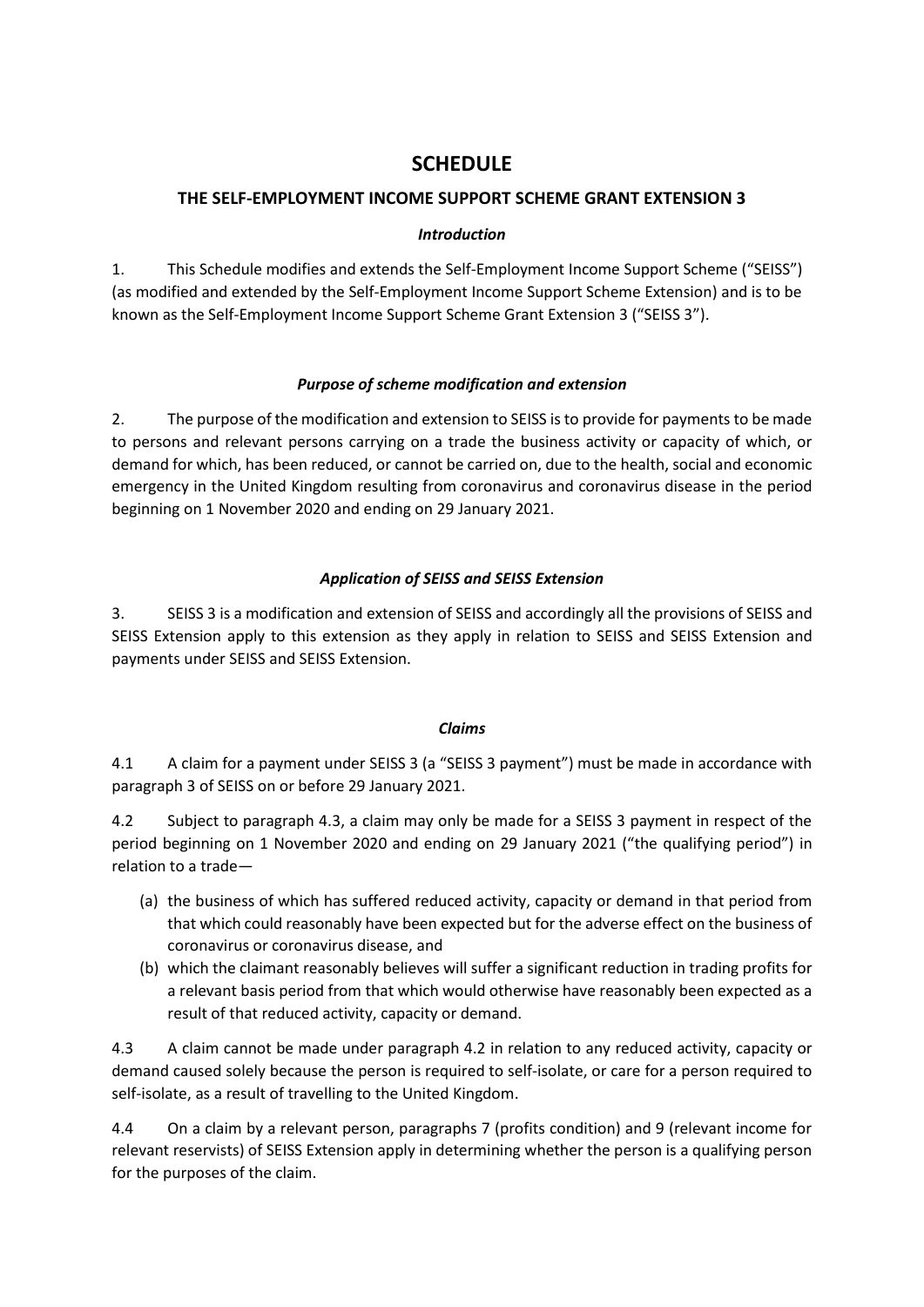4.5 For the purposes of paragraph 4.2—

"relevant basis period" means a basis period or basis periods in which the qualifying period falls;

"basis period" has the same meaning as in Chapter 15 of Part 2 of ITTOIA 2005.

#### *SEISS 3 payment*

- 5.1 The amount of the SEISS 3 payment is the lower of—
	- (a) £7,500, and
	- (b)  $3 \times (\frac{TP}{12})$  $\frac{11}{12} \times 80\%$ ).
- 5.2 In paragraph 5.1, TP is—
	- (a) except where the person is subject to the loan charge or is a relevant person, determined by the first to apply of the following paragraphs—
		- (i) if the person carried on a trade in the tax years 2016-17, 2017-18 and 2018- 19, the average trading profits of those tax years,
		- (ii) if the person did not carry on a trade in the tax year 2016-17, the average trading profits of the tax years 2017-18 and 2018-19, and
		- (iii) if the person did not carry on a trade in the tax year 2017-18, the trading profits of the tax year 2018-19,
	- (b) where the person is subject to the loan charge or is a relevant person—
		- (i) the average trading profits of the tax years 2016-17 and 2017-18, or
		- (ii) if the person did not carry on a trade in the tax year 2016-17, the trading profits of the tax year 2017-18, or
	- (c) where the person is a relevant reservist and did not carry on a trade in the tax year 2017- 18, the trading profits of the tax year 2018-19.

#### *Interpretation*

- 6.1 Terms used in this Schedule have the same meaning as in SEISS and SEISS Extension.
- 6.2 For the purposes of SEISS and SEISS 3—

"SEISS" means the Self-Employment Income Support Scheme set out in the Schedule to the direction given by the Treasury to HMRC on 30 April 2020 in exercise of the powers conferred by sections 71 and 76 of the Coronavirus Act 2020 as modified and extended by the SEISS Extension;

"SEISS Extension" means the Self-Employment Income Support Scheme Extension set out in the Schedule to the direction given by the Treasury to HMRC on 1 July 2020 in exercise of the powers conferred by sections 71 and 76 of the Coronavirus Act 2020;

"SEISS 3" means the Self-Employment Income Support Scheme Grant Extension 3;